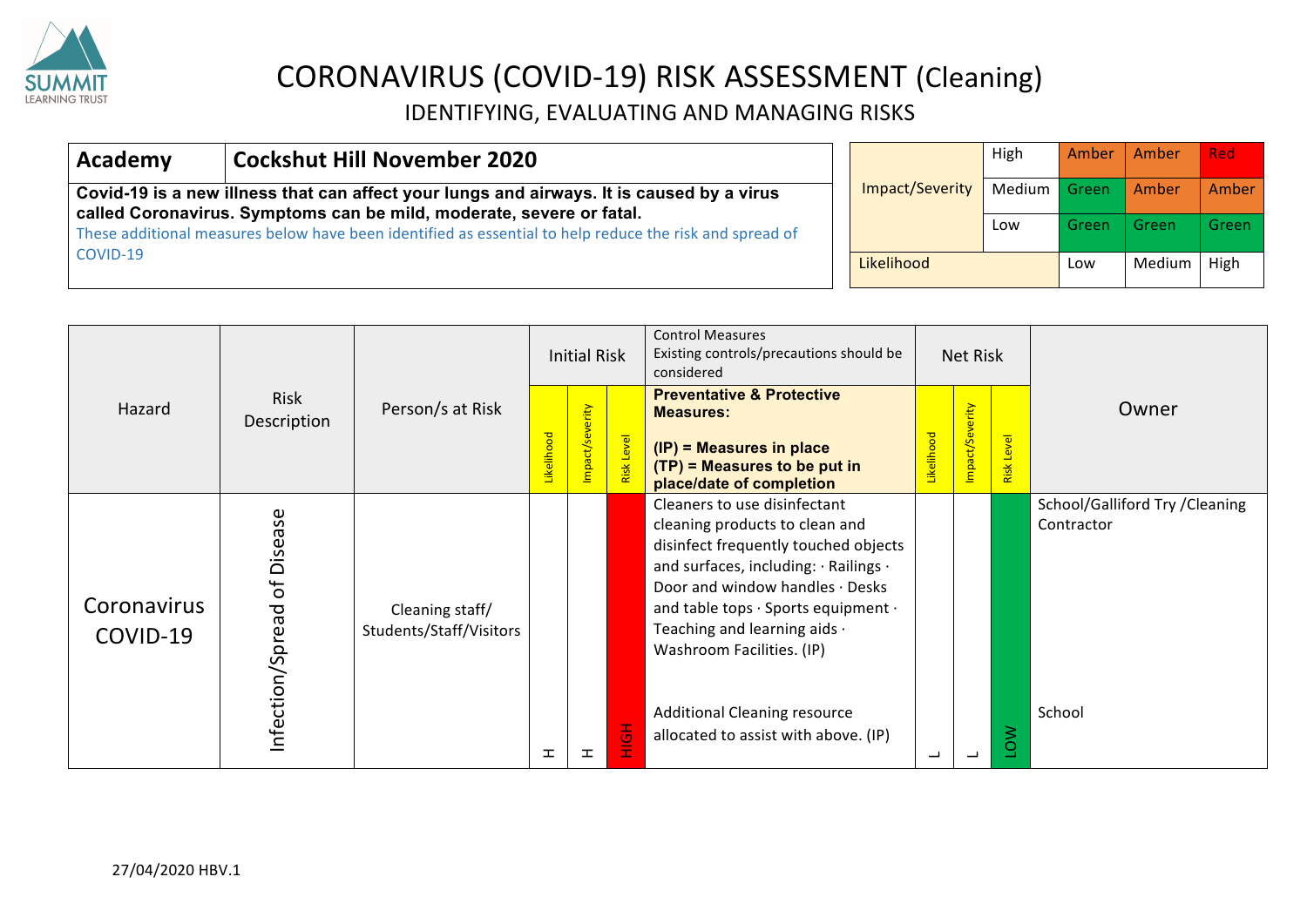

|                                                           |                                            |  |                         |         | Cleaners to ensure that all rubbish<br>has been removed and is disposed<br>of correctly. (IP)                                                                                              |     |                                                                                                                |                                                                                                                                             | <b>Galliford Try / Cleaning</b><br>Contractor  |                                                                                            |                                                |                                                |     |                                                |                                                                                          |   |                          |     |                                                |
|-----------------------------------------------------------|--------------------------------------------|--|-------------------------|---------|--------------------------------------------------------------------------------------------------------------------------------------------------------------------------------------------|-----|----------------------------------------------------------------------------------------------------------------|---------------------------------------------------------------------------------------------------------------------------------------------|------------------------------------------------|--------------------------------------------------------------------------------------------|------------------------------------------------|------------------------------------------------|-----|------------------------------------------------|------------------------------------------------------------------------------------------|---|--------------------------|-----|------------------------------------------------|
|                                                           | Cleaning staff/<br>Students/Staff/Visitors |  |                         |         |                                                                                                                                                                                            |     |                                                                                                                |                                                                                                                                             |                                                |                                                                                            |                                                | 工                                              | H   | 톟                                              | Ensure cleaners wear disposable or<br>washing-up gloves and aprons for<br>cleaning. (IP) | ب | $\overline{\phantom{a}}$ | NOT | School/ Galliford Try / Cleaning<br>Contractor |
| of Disease<br>Coronavirus<br>Infection/Spread<br>COVID-19 |                                            |  |                         |         |                                                                                                                                                                                            |     | 工                                                                                                              | 工                                                                                                                                           | H <sub>OH</sub>                                | Ensure that all cleaning staff wear<br>appropriate PPE, gloves, aprons,<br>masks etc. (IP) | ب                                              | $\overline{\phantom{0}}$                       | NOT | School/ Galliford Try / Cleaning<br>Contractor |                                                                                          |   |                          |     |                                                |
|                                                           |                                            |  |                         |         | 工                                                                                                                                                                                          | 工   | H <sub>OH</sub>                                                                                                | Ensure cleaners wash hand<br>thoroughly at the start and end of<br>their shift and within 20 seconds of<br>removing disposable gloves. (IP) | L                                              | $\overline{\phantom{0}}$                                                                   | NOT                                            | School/ Galliford Try / Cleaning<br>Contractor |     |                                                |                                                                                          |   |                          |     |                                                |
|                                                           |                                            |  |                         | 工       | $\mathbf{r}$                                                                                                                                                                               | HOH | When cleaning hard surfaces and<br>sanitary fittings, cleaners to use<br>disposable cloths or paper rolls (IP) | $\overline{\phantom{0}}$                                                                                                                    | $\overline{\phantom{0}}$                       | NOT                                                                                        | School/ Galliford Try / Cleaning<br>Contractor |                                                |     |                                                |                                                                                          |   |                          |     |                                                |
|                                                           |                                            |  |                         |         | Increase cleaning regimes of<br>Classrooms, toilets, corridors<br>offices, ensuring these areas are<br>cleaned more frequently<br>throughout the day, door handles,<br>light switches (IP) |     |                                                                                                                |                                                                                                                                             | School/ Galliford Try / Cleaning<br>Contractor |                                                                                            |                                                |                                                |     |                                                |                                                                                          |   |                          |     |                                                |
|                                                           |                                            |  | $\mathbf T$<br><b>I</b> | H.<br>ᆂ | 톟<br>흹                                                                                                                                                                                     |     | $\overline{\phantom{0}}$<br>┙                                                                                  | $\overline{\phantom{a}}$                                                                                                                    | NOT<br>ΜO٦                                     |                                                                                            |                                                |                                                |     |                                                |                                                                                          |   |                          |     |                                                |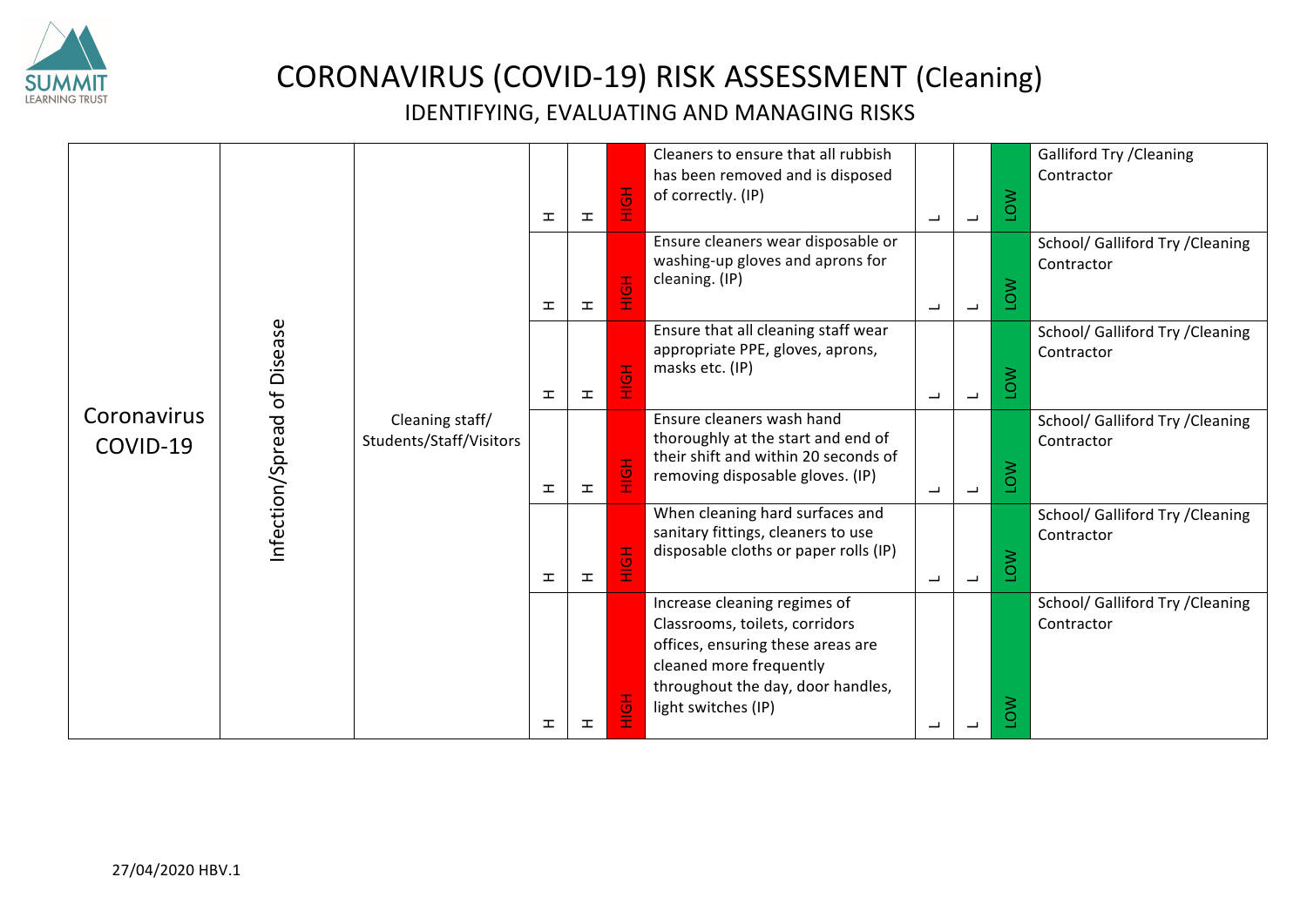

| of Disease<br>Coronavirus<br>nfection/Spread<br>COVID-19 |  | Cleaning staff/<br>Students/Staff/Visitors |   |   |             |                                                                                                                                     |     |                                                                                                                                                                        |                          | $\mathbf T$              | H                                                                                                                                                  | HOH                                                                                                                                                  | Ensure that the 1 metres social<br>distancing guideline is followed and<br>adhered to (IP) | $\overline{\phantom{0}}$ | $\overline{\phantom{a}}$ | <b>NOT</b>                                    | School                                                             |   |                          |            |                                                |           |     |
|----------------------------------------------------------|--|--------------------------------------------|---|---|-------------|-------------------------------------------------------------------------------------------------------------------------------------|-----|------------------------------------------------------------------------------------------------------------------------------------------------------------------------|--------------------------|--------------------------|----------------------------------------------------------------------------------------------------------------------------------------------------|------------------------------------------------------------------------------------------------------------------------------------------------------|--------------------------------------------------------------------------------------------|--------------------------|--------------------------|-----------------------------------------------|--------------------------------------------------------------------|---|--------------------------|------------|------------------------------------------------|-----------|-----|
|                                                          |  |                                            |   |   |             |                                                                                                                                     |     |                                                                                                                                                                        |                          |                          |                                                                                                                                                    |                                                                                                                                                      |                                                                                            | $\mathbf{I}$             | 工                        | HOH                                           | Ensure that there are adequate<br>stocks of cleaning supplies (IP) | ب | $\overline{\phantom{0}}$ | <b>NOT</b> | School/ Galliford Try / Cleaning<br>Contractor |           |     |
|                                                          |  |                                            |   |   |             |                                                                                                                                     |     |                                                                                                                                                                        | 工                        | <b>II</b>                | HOH                                                                                                                                                | Ensuring that all washroom facilities<br>are well stocked, with soap, hand<br>sanitizer, paper towels etc. and<br>cleaning is untaken regularly (IP) | $\overline{\phantom{a}}$                                                                   | $\overline{\phantom{m}}$ | <b>NO1</b>               | <b>Galliford Try / Cleaning</b><br>Contractor |                                                                    |   |                          |            |                                                |           |     |
|                                                          |  |                                            |   |   |             |                                                                                                                                     |     | $\mathbf{I}$                                                                                                                                                           | <b>II</b>                | HOH                      | Promote covering your cough or<br>sneeze with a tissue, then throwing<br>the tissue in a bin. Catch it, Bin it,<br>Kill it Posters/Literature (IP) | $\overline{\phantom{a}}$                                                                                                                             | $\overline{\phantom{0}}$                                                                   | LOW                      | All Staff                |                                               |                                                                    |   |                          |            |                                                |           |     |
|                                                          |  |                                            |   |   | $\mathbf T$ | <b>II</b>                                                                                                                           | HOH | Ensure all hand sanitizer dispensers<br>are filled up at the start of every day<br>and checked periodically<br>throughout the day to ensure a<br>constant supply. (IP) | $\overline{\phantom{a}}$ | $\overline{\phantom{m}}$ | <b>NOT</b>                                                                                                                                         | School                                                                                                                                               |                                                                                            |                          |                          |                                               |                                                                    |   |                          |            |                                                |           |     |
|                                                          |  |                                            |   |   |             |                                                                                                                                     |     |                                                                                                                                                                        |                          |                          |                                                                                                                                                    |                                                                                                                                                      |                                                                                            |                          |                          |                                               |                                                                    |   |                          |            | $\mathbf T$                                    | <b>II</b> | HOH |
|                                                          |  |                                            | H | 工 | HOH         | Disinfectant wipes/spray available<br>for PC workstations and telephones<br>so that they can be cleaned on a<br>regular basis. (IP) | ┙   | L                                                                                                                                                                      | NOT                      | School                   |                                                                                                                                                    |                                                                                                                                                      |                                                                                            |                          |                          |                                               |                                                                    |   |                          |            |                                                |           |     |